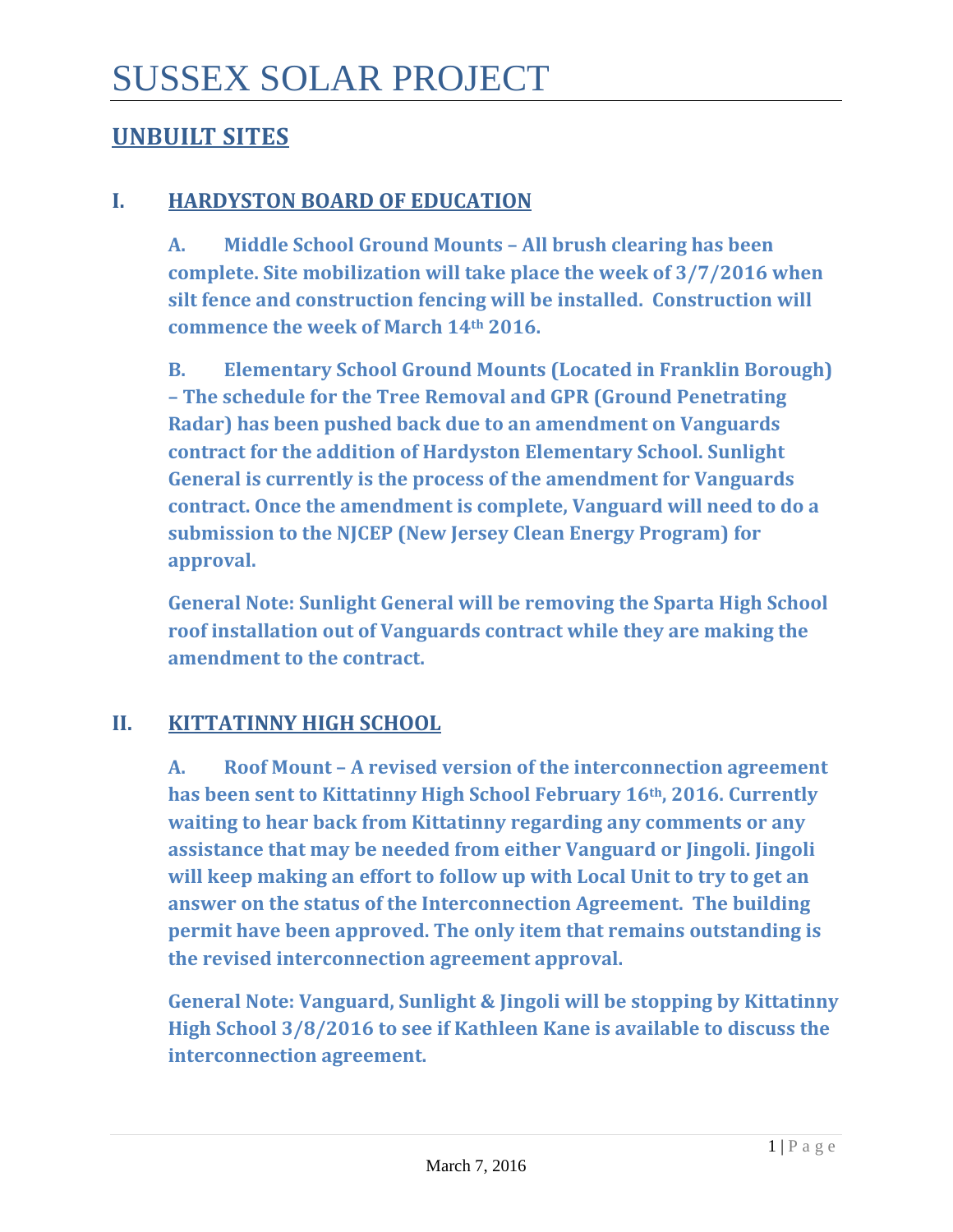# SUSSEX SOLAR PROJECT

## **III. SPARTA BOARD OF EDUCATION**

**Middle School Ground Mounts – The interconnection agreement is still in the possession of the Board of Education. Vanguard and Jingoli reached out to Barbara Decker and received a response on 3/4/2016 stating that they did receive the outstanding documents they needed and will update Vanguard and Jingoli after they discuss the documents with their attorney. The building permits are still being delayed due to additional requests from zoning I.E. updated landscape drawings. Vanguard submitted the updated zoning application 3/3/2016.**

**A. High School Roof – SPARTA HIGH SCHOOL ROOF TO BE TAKEN OUT OF VANGUARDS CONTRACT – This item will be removed from the status reports going forward.**

## **IV. SUSSEX VO-TECH**

**A. Ground Mounts – Interconnection agreement and Soil Conservation District has been approved. A zoning review is the only item that is causing a delay for issuance of permits and construction commencement. Once this is finalized, Vanguard will schedule the GPR (Ground Penetrating Radar) scan to take place.** 

**B. Roof Mount – Same status as above. A zoning review is the only items that is causing a delay for construction commencement. Jingoli will contact the Zoning Department and Construction Department to see if we can begin installation of the Roof Mounts since they may not be affected by Zoning.**

**General Note: Vanguard submitted the revised Zoning application 3/3/2016.**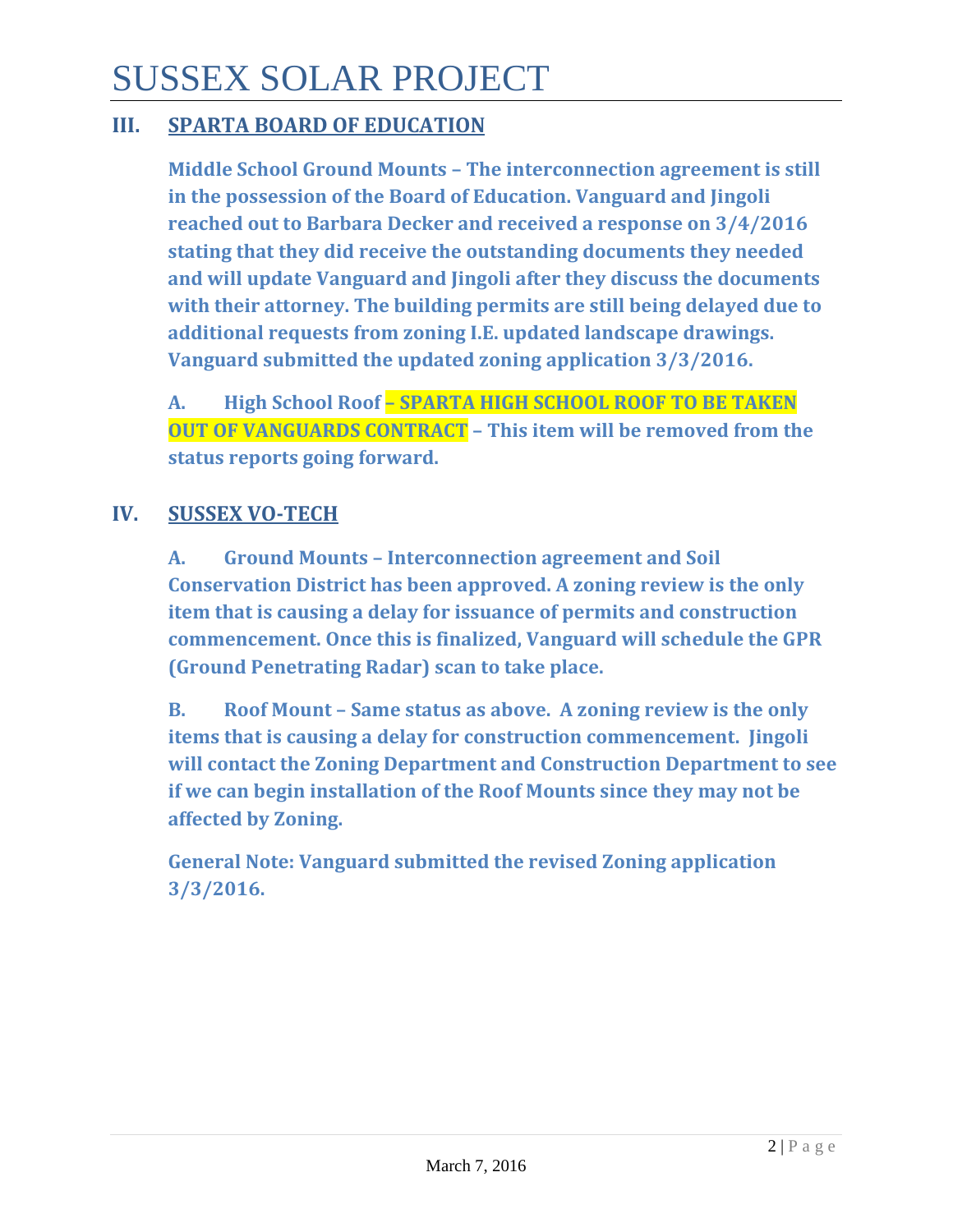## **Alternate Sites for the Sparta High School Allocation:**

## **Valley Road School Roof Mount**

• **Vanguard, Sunlight and Jingoli met with the Valley Road School in Stanhope, NJ. Gordon Gibbs (Business Administrator) was interested in the project for the school. Gordon Gibbs has requested that there be a formal presentation from Vanguard and Sunlight at the next board meeting on the details of the project. The next board meeting will take place March 16th, 2016 at the Valley Road School. Jingoli will be attending the board meeting with Vanguard and Sunlight.** 

## **Sussex County Municipal Utilities Authority**

• **At the SCMUA there appears to be open land that could be utilized to fulfill the remainder of the Sparta High School Roof Mount allocation of panels. Vanguard, Jingoli and Sunlight will stop at the site March 8th, 2016 to speak to facilities personnel and confirm the feasibility of utilizing the site for the program.**